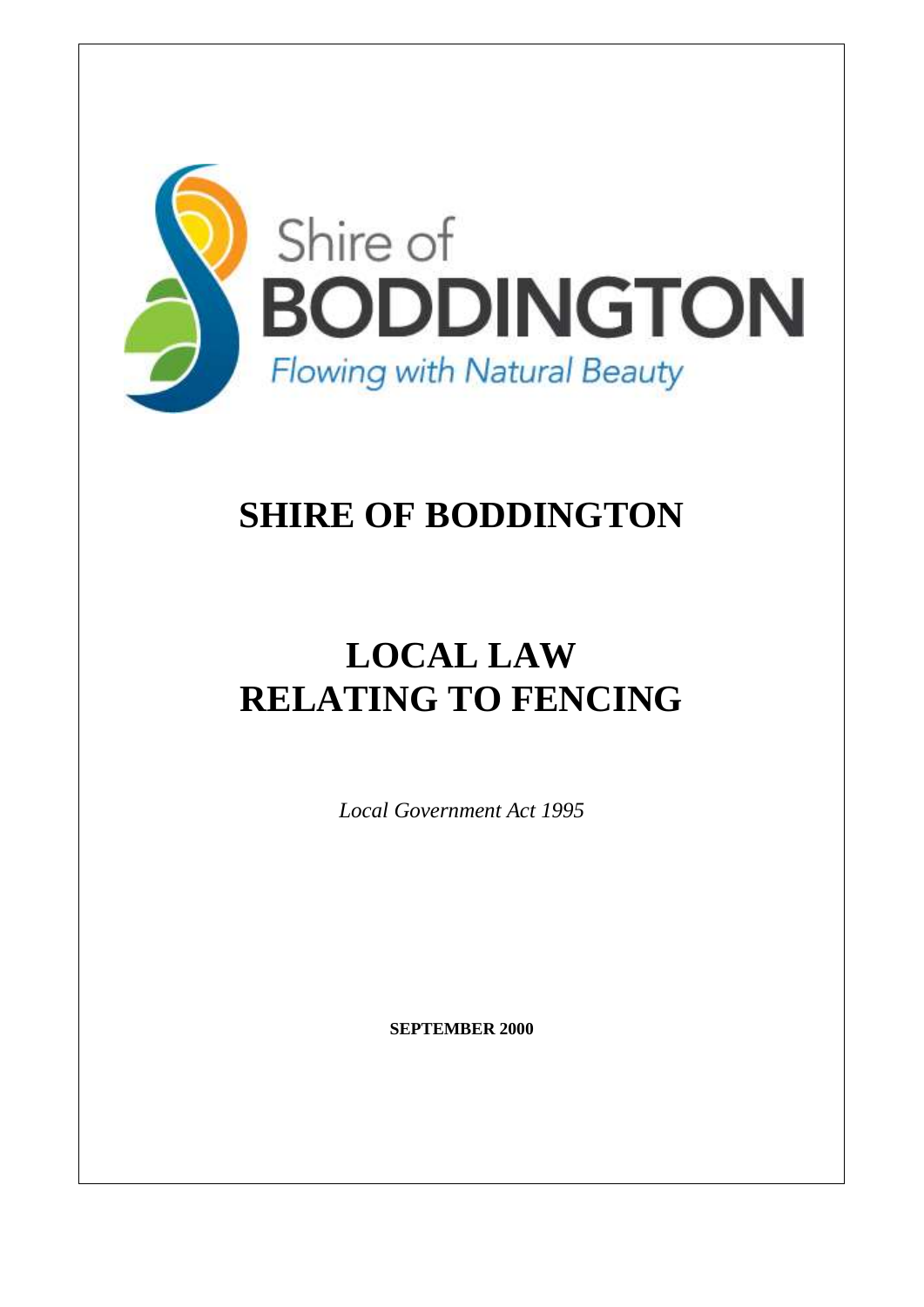### **TABLE OF CONTENTS**

#### **PART 1 - PRELIMINARY**

- *1. Citation*
- *2. Application of Local Laws*
- *3. Interpretation*
- *4. Licence Fees & Charges*

#### **PART 2 - SUFFICIENT FENCES**

*5. Sufficient Fences*

#### **PART 3 - GENERAL**

- *6. Fences Within Front Setback Areas*
- *7. Fences on a Rural Lot*
- *8. Maintenance of Fences*
- *9. General Discretion of the Local Government*

#### **PART 4 - FENCING MATERIALS**

- *10. Fencing Materials*
- *11. Barbed Wire Fences*

#### **PART 5 - ELECTRIFIED FENCES**

- *12. Requirements for a Licence*
- *13. Transfer of a Licence*
- *14. Cancellation of a Licence*

#### **PART 6 - NOTICES OF BREACH**

*15. Notices of Breach*

#### **PART 7 - OFFENCES**

- *16. Offences and Penalties*
- *17. Modified Penalties*
- *18. Form of Notices*

#### **FIRST SCHEDULE**

#### **SECOND SCHEDULE**

#### **THIRD SCHEDULE**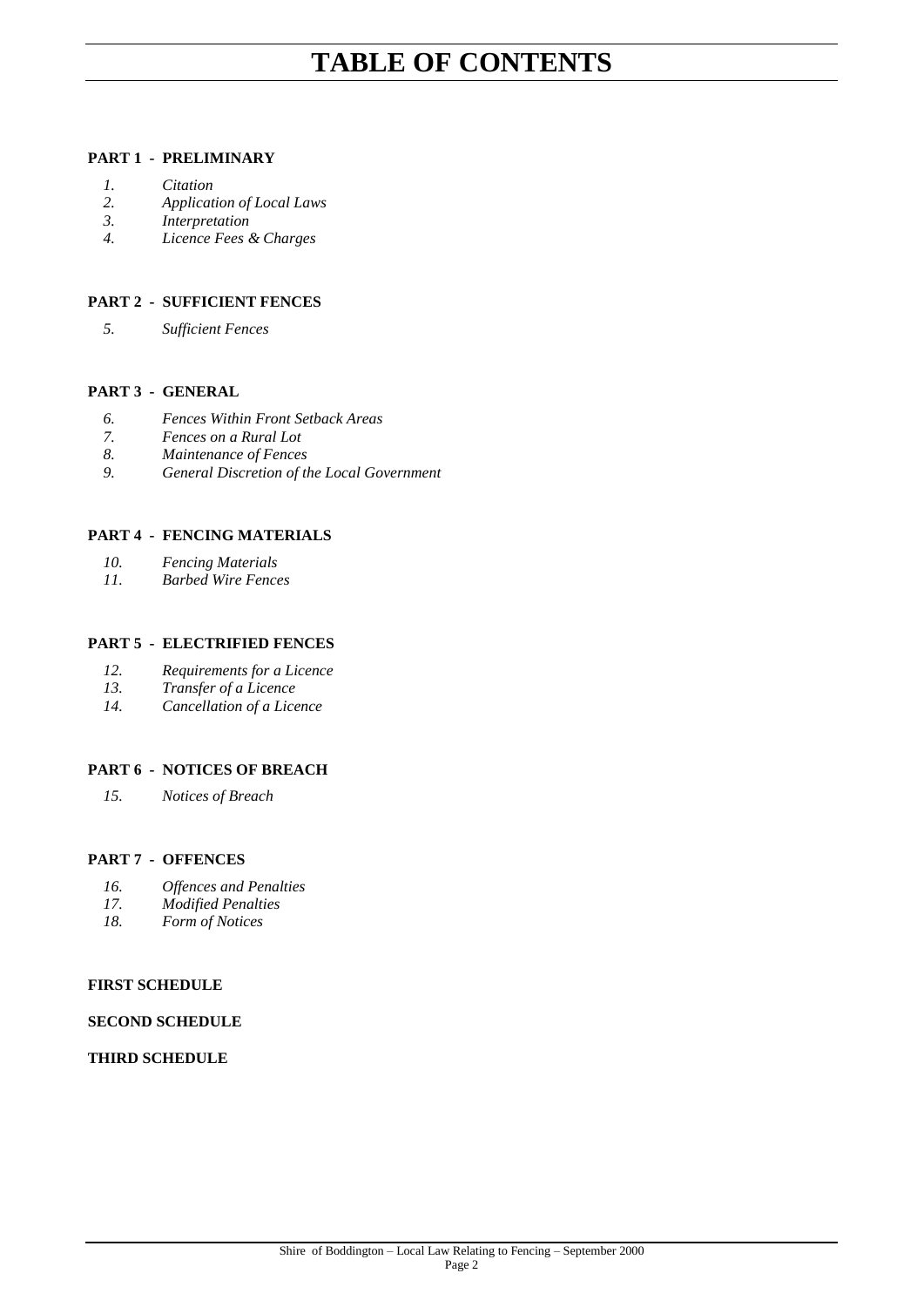#### LOCAL GOVERNMENT ACT 1995

#### **Shire of Boddington**

### **LOCAL LAWS RELATING TO FENCING**

Under the powers conferred by the *Local Government Act 1995* and by all other powers the Council of the *Shire of Boddington* resolved to make the following local laws on the 18<sup>th</sup> day of October 2000.

### **PART 1 - PRELIMINARY**

#### **1. Citation**

These Local Laws may be cited as the *Shire of Boddington* Local Laws Relating to Fencing.

#### **2. Application of Local Laws**

These Local Laws apply throughout the district.

#### **3. Interpretation**

In these Local Laws, unless the context requires otherwise:

"**Act**" means the *Dividing Fences Act 1961;*

"**AS**" means an Australian Standard published by the Standards Association of Australia;

"**boundary fence**" has the meaning given to it for the purposes of the Act;

"**Building Surveyor**" means a Building Surveyor of the local government;

"**CEO**" means the Chief Executive Officer of the local government;

"**Commercial Lot**" means a lot where a commercial use -

- (a) is or may be permitted under the town planning scheme; and
- (b) is or will be the predominant use of the lot;

"**dangerous"** in relation to any fence means:

- (a) an electrified fence other than a fence in respect of which a licence under Part 5 of these Local Laws has been issued and is current;
- (b) a fence containing barbed wire other than a fence erected and maintained in accordance with these Local Laws;
- (c) a fence containing exposed broken glass, asbestos fibre, razor wire or any other potentially harmful projection or material; or
- (d) a fence which is likely to collapse or fall, or part of which is likely to collapse or fall, from any cause;

"district" means the district of the local government;

"**dividing fence**" has the meaning given to it in and for the purposes of the Act;

"**electrified fence**" means a fence carrying or designed to carry an electric charge;

**"fence**" means any structure, including a retaining wall, used or functioning as a barrier, irrespective of where it is located and includes any gate;

"**frontage**" means the boundary line between a lot and the thoroughfare upon which that lot abuts;

"**height"** in relation to a fence means the vertical distance between:

- (a) the top of the fence at any point; and
- (b) the ground level or, where the ground levels on each side of the fence are not the same, the higher ground level, immediately below that point;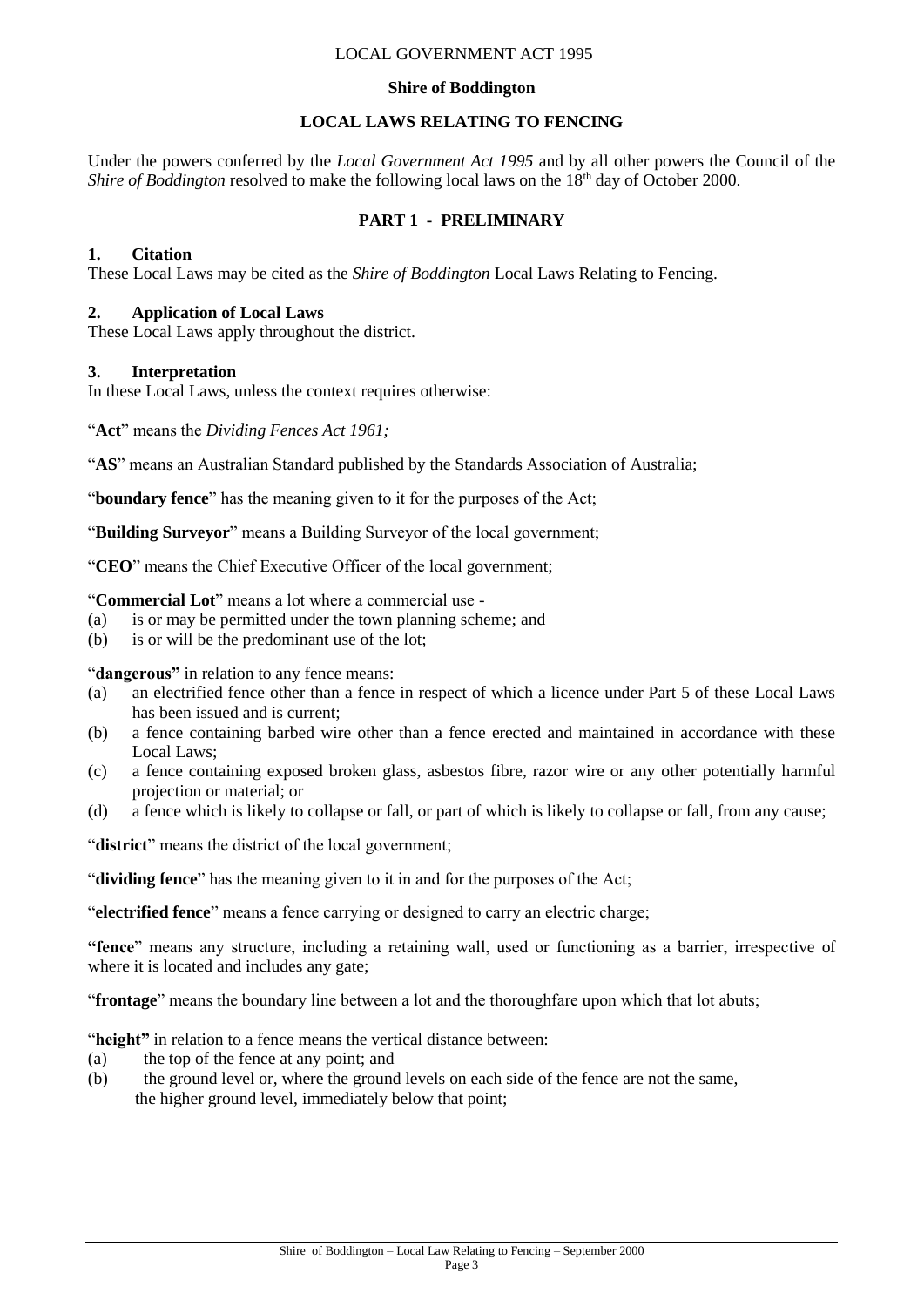#### "**Industrial Lot**" means a lot where an industrial use -

- (a) is or may be permitted under the town planning scheme; and
- (b) is or will be the predominant use of the lot;

"**local government**" means the Shire of Boddington;

**"lot**" has the meaning given to it in and for the purposes of the *Town Planning and Development Act 1928*;

"**notice of breach**" means a notice referred to in clause 15(1);

"**Residential Lot**" means a lot where a residential use -

- (a) is or may be permitted under the town planning scheme; and
- (b) is or will be the predominant use of the lot;

"**retaining wall**" means any structure which prevents the movement of soil in order to allow ground levels of different elevations to exist adjacent to one another;

"**Rural Lot**" means a lot where a rural use -

- (a) is or may be permitted under the town planning scheme; and
- (b) is or will be the predominant use of the lot;

"**Rural Residential Lot**" means a lot where a rural residential use is or may be permitted under the town planning scheme;

"**Schedule**" means a Schedule to these Local Laws;

"**setback area**" has the meaning given to it for the purposes of the town planning scheme;

**"Special Residential Lot"** means a lot where a special residential use is or may be permitted under the town planning scheme;

"**sufficient fence**" means a fence described in clause 5; and

"**town planning scheme**" means a town planning scheme of the local government made under the *Town Planning and Development Act 1928*.

#### **4. Licence Fees & Charges**

All licence fees and charges applicable under these Local Laws shall be as determined by the local government from time to time in accordance with section 6.16 of the *Local Government Act 1995*.

#### **PART 2 - SUFFICIENT FENCES**

#### **5. Sufficient Fences**

- (1) Unless by agreement between the owners of adjoining properties, and with the approval of Council, a person shall not erect a dividing fence or a boundary fence that is not a sufficient fence.
- (2) Subject to sub-clauses (3) and (4), a sufficient fence:
	- (a) on a Residential Lot or on a Special Residential Lot and on a Commercial Lot is a dividing fence or a boundary fence constructed and maintained in accordance with the specifications and requirements of the First Schedule.
	- (b) on an Industrial Lot is a dividing fence or a boundary fence constructed and maintained in accordance with the specifications and requirements of the Second Schedule;
	- (c) on a Rural Lot and on a Rural Residential Lot is a dividing fence or a boundary fence constructed and maintained in accordance with the specifications and requirements of the Third Schedule;
- (3) Where a fence is erected on or near the boundary between:
	- (a) a Residential Lot or a Special Residential Lot and an Industrial Lot, a sufficient fence is a dividing fence constructed and maintained in accordance with the specifications and requirements of the First Schedule;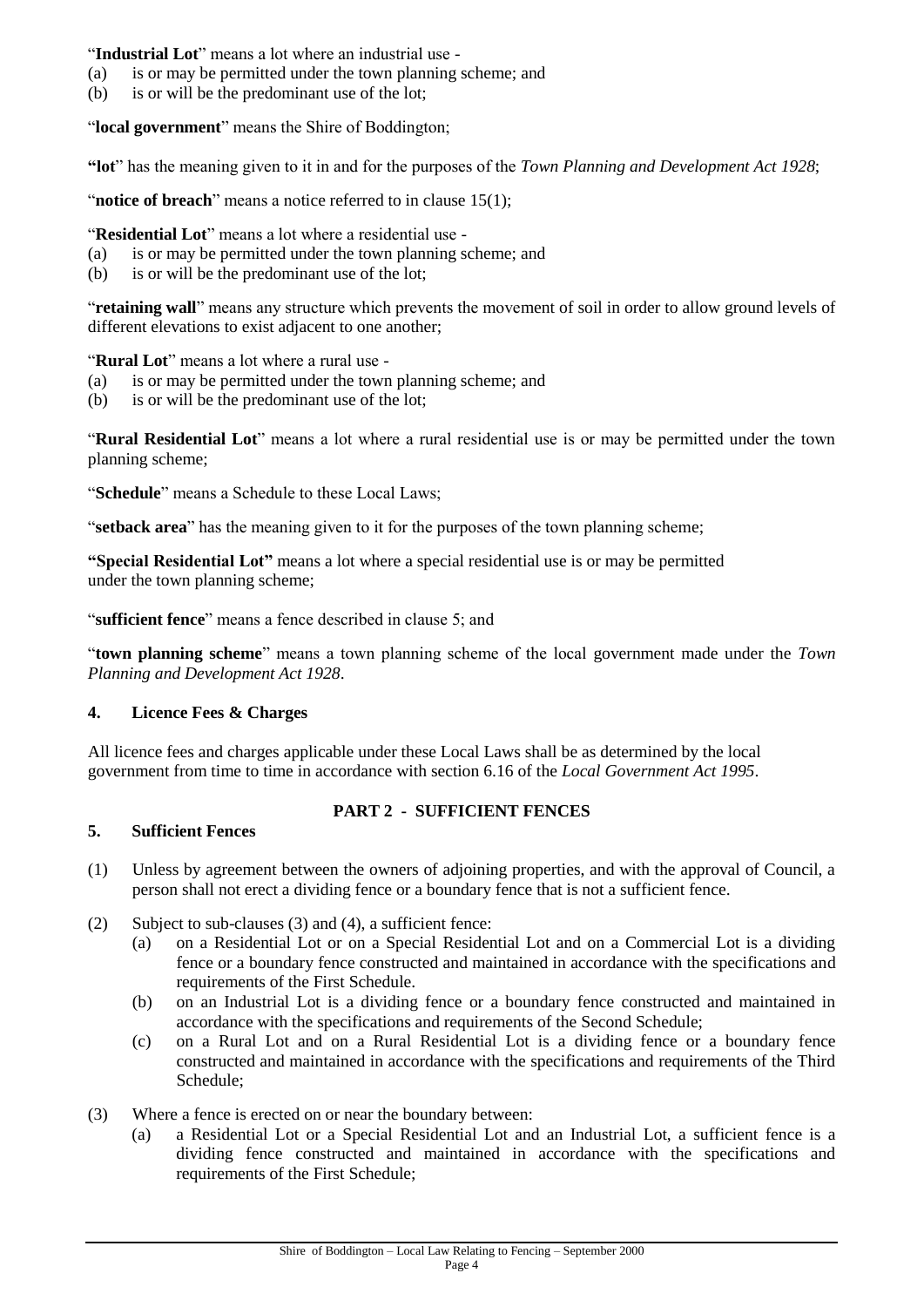- (b) a Residential Lot or a Special Residential Lot and a Rural Lot, a sufficient fence is a dividing fence constructed and maintained in accordance with the specifications and requirements of the Third Schedule;
- (c) a Residential Lot or a Special Residential Lot and a Rural Residential Lot, a sufficient fence is a dividing fence constructed and maintained in accordance with the specifications and requirements of the Third Schedule; and
- (d) a Rural Residential Lot or a Special Residential Lot and a Rural Lot, a sufficient fence is a dividing fence constructed and maintained in accordance with the specifications and requirements of the Third Schedule.
- (4) Unless the Building Surveyor specifies otherwise, a sufficient fence on a boundary between lots other than those specified in sub clause (3) is a dividing fence constructed in accordance with the specifications and requirements of the Second Schedule.
- (5) Notwithstanding any other provisions in these Local Laws, a fence constructed of stone or concrete shall be a sufficient fence only if it is designed by a structural engineer where:
	- (a) it is greater than 1800mm in height; or
	- (b) the Building Surveyor so requires.

### **PART 3 - GENERAL**

#### **6. Fences Within Front Setback Areas**

- (1) A person shall not, without the written consent of the Building Surveyor, erect a free-standing fence greater than 1200mm in height, within the front set-back area of a Residential Lot within the district.
- (2) The Building Surveyor may approve the erection of a fence of a height greater than 1200mm in the front setback area of a Residential Lot only if the fence on each side of the driveway into the Lot across the front boundary is to be angled into the Lot for a distance of not less than 1500mm along the frontage to a distance of not less than 1500mm from the frontage in order to provide appropriate splayed lines of vision for a motorist using the driveway for access to a thoroughfare.
- (3) The provision of sub-clause (2) shall not apply to a fence:
	- (a) of open construction that does not obscure the lines of vision of a motorist using the driveway for access to a thoroughfare; or
	- (b) that does not adjoin a footpath.

#### **7. Fences on a Rural Lot**

A person shall not without the written consent of the Building Surveyor, erect a fence on a Rural Lot, within 7.5m of a thoroughfare of a height exceeding 1500mm.

#### **8. Maintenance of Fences**

An owner and occupier of a lot on which a fence is erected shall maintain the fence in good condition and so as to prevent it from becoming dangerous, dilapidated, or unsightly.

#### **9. General Discretion of the Local Government**

- (1) Notwithstanding clause 5, the local government may consent to the erection or repair of a fence which does not comply with the requirements of these Local Laws.
- (2) In determining whether to grant its consent to the erection or repair of any fence, the local government may consider, in addition to any other matter that it is authorized to consider, whether the erection or retention of the fence would have an adverse effect on:
	- (a) the safe or convenient use of any land; or
	- (b) the safety or convenience of any person.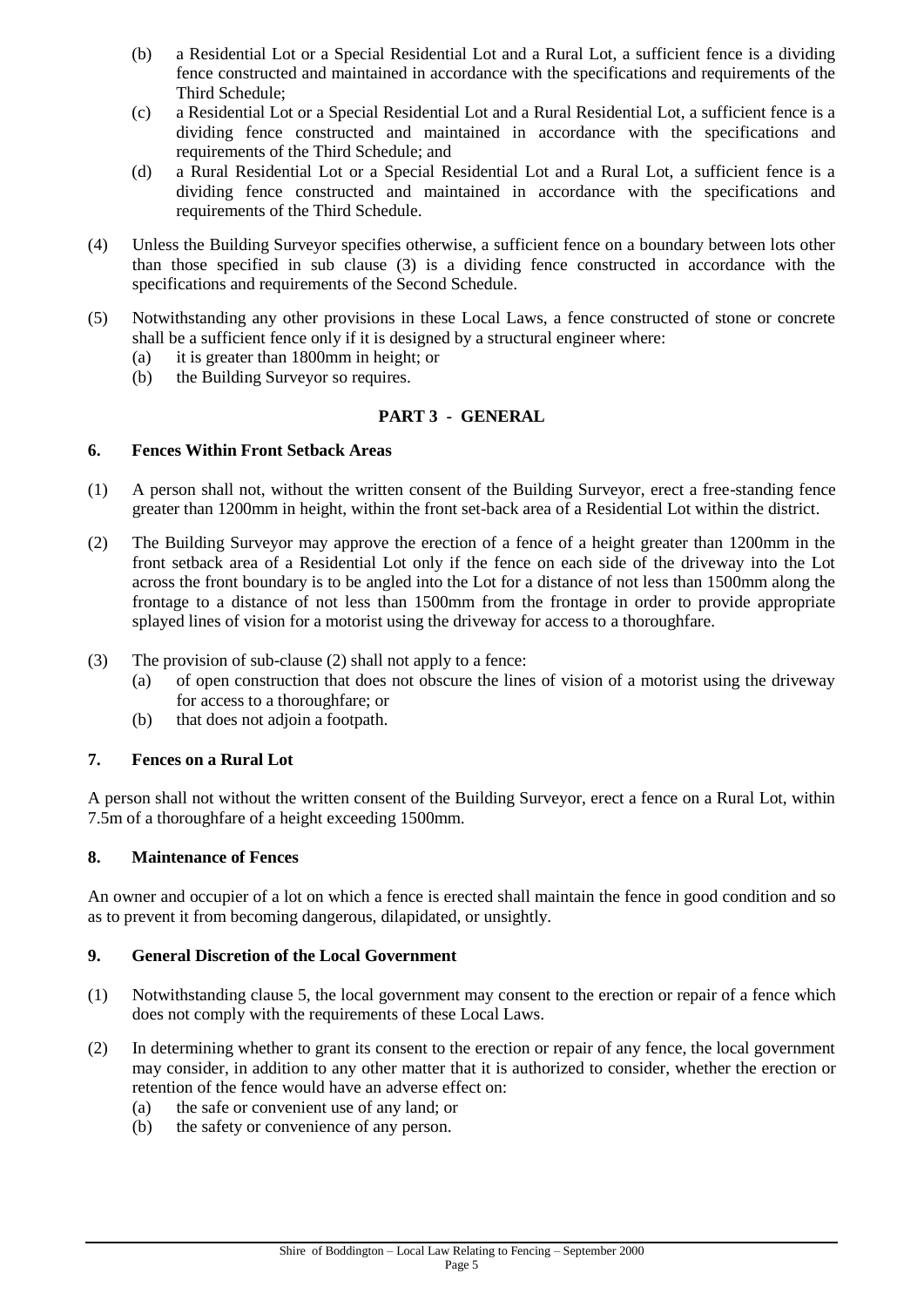#### **PART 4 - FENCING MATERIALS**

#### **10. Fencing Materials**

- (1) A person shall construct a fence on a Residential Lot, a Special Residential Lot, a Commercial Lot or an Industrial Lot from only brick, stone, concrete, wrought iron, tubular steel framed, timber, plastic coated or galvanised link mesh, corrugated fibre reinforced cement sheeting, colour bonded metal or a material approved by the Council.
- (2) Where the Council approves the use of pre-used materials in the construction of a fence under sub clause (1), that approval shall be conditional on the applicant for approval painting or treating the preused material as directed by the Building Surveyor.
- (3) A fence constructed wholly or partly of razor wire or broken glass is not permitted.

#### **11. Barbed Wire Fences**

- (1) An owner or occupier of a Residential Lot, Rural Residential Lot, Special Residential Lot or a Commercial Lot shall not erect or affix to or allow to remain on or as part of any fence on such a lot any barbed wire or other material with spiked or jagged projections, unless the prior written approval of the Council has been obtained.
- (2) An owner or occupier of an Industrial Lot shall not erect or affix or allow to remain on or as part of any fence bounding that Lot any barbed wire or other materials with spiked or jagged projections unless the wire or materials are carried on posts at an angle of 45 degrees, and unless the bottom row of wire or other materials is set back 150mm from the face of the fence and is not nearer than 2000mm from the ground level.
- (3) If the posts which carry the barbed wire or other materials referred to in sub clause (2) are angled towards the outside of the lot bounded by the fence the face of the fence must be set back from the lot boundary a sufficient distance to ensure that the angled posts, barbed wire or other materials do not encroach on adjoining land.
- (4) An owner or occupier of a Rural Lot shall not place or affix barbed wire upon a fence on that Lot where the fence is adjacent to a thoroughfare or other public place unless the barbed wire is fixed to the side of the fence posts furthest from the thoroughfare or other public place.

#### **PART 5 - ELECTRIFIED FENCES**

#### **12. Requirements for a Licence**

- (1) An owner or occupier of a lot, other than a Rural Lot, shall not have and use an electrified fence on that lot without first obtaining a licence under sub clause (2); or
- (2) A licence to have and use an electrified fence shall not be issued:
	- (a) in respect of a lot which is or which abuts a Residential Lot;
	- (b) unless the fence complies with AS/NZS 3016:1994; and
	- (c) unless provision is made so as to enable the fence to be rendered inoperable during the hours of business operations, if any, on the lot where it is erected.
- (3) An application for a licence referred to in sub clause (2) shall be made by the owner of the lot on which the fence is or is to be erected, or by the occupier of the lot with the written consent of the owner.
- (4) An application for a licence referred to in sub clause (2) may be:
	- (a) approved by the local government;
	- (b) approved by the local government subject to such conditions as it thinks fit; or
	- (c) refused by the local government.

#### **13. Transfer of a Licence**

A licence referred to in clause 12 shall transfer with the land to any new occupier or owner of the lot.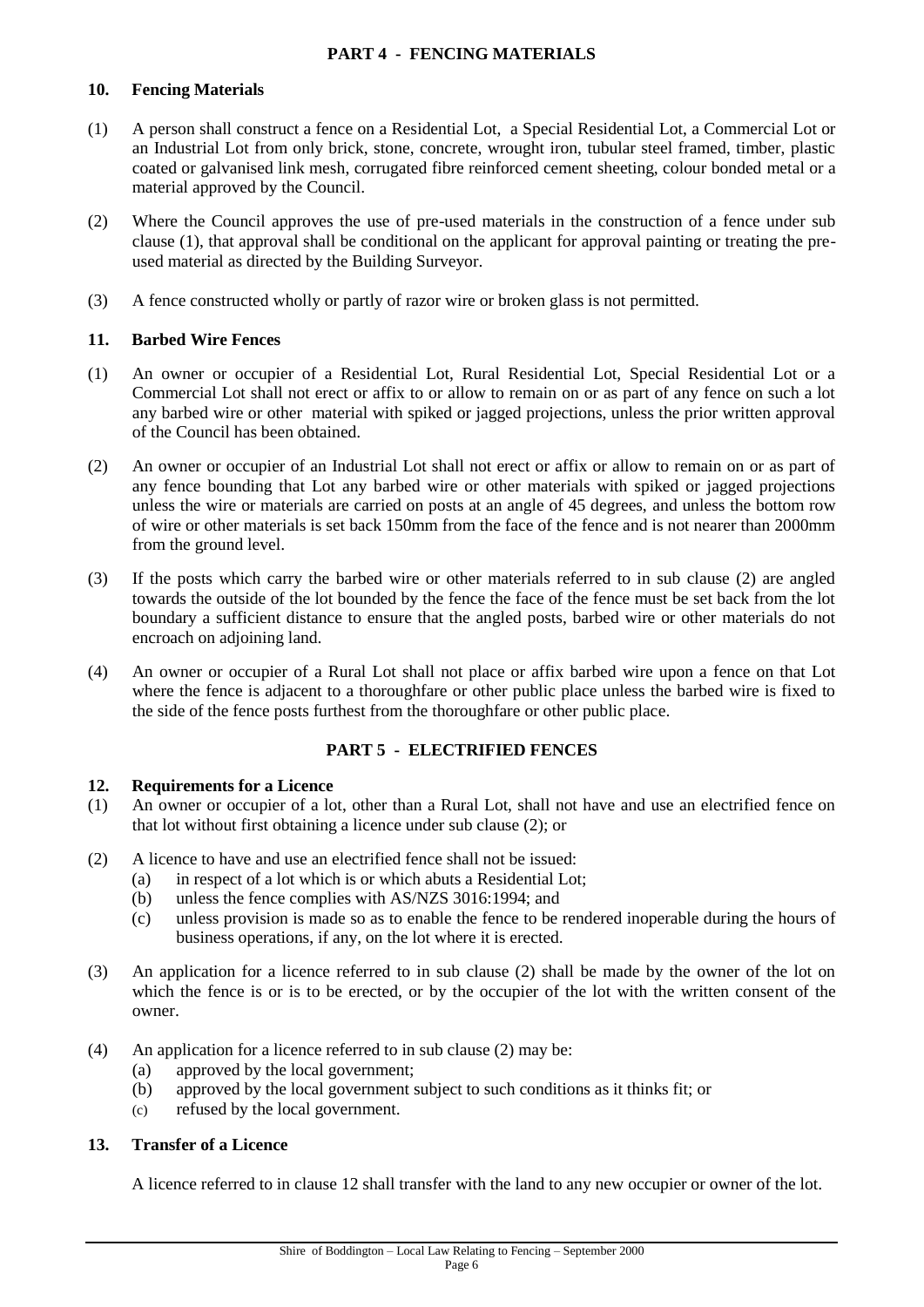#### **14. Cancellation of a Licence**

Subject to Division 1 Part 9 of the *Local Government Act 1995*, the local government may cancel a licence issued under this Part if -

- (a) the fence no longer satisfies the requirements specified in clause 12(2); or
- (b) the licence holder breaches any condition upon which the licence has been issued.

#### **PART 6 - NOTICES OF BREACH**

#### **15. Notices of Breach**

- (1) Where a breach of any provision of these Local Laws has occurred in relation to a fence on a lot, the local government may give a notice in writing to the owner or occupier of that lot ('notice of breach').
- (2) A notice of breach shall:
	- (a) specify the provision of these Local Laws which has been breached;
	- (b) specify the particulars of the breach; and
	- (c) state that the owner or occupier of the lot is required to remedy the breach within 28 days from the giving of the notice.
- (3) Should an owner or occupier fail to comply with a notice of breach, the local government may by its employees, agents or contractors enter upon the lot to which the notice relates and remedy the breach, and may recover the expenses of so doing from the owner or occupier of the lot, as the case may be, in a court of competent jurisdiction.

#### **PART 7 - OFFENCES**

#### **16. Offences and Penalties**

- (1) An owner or occupier who fails to comply with a notice of breach commits an offence and is liable upon conviction to a maximum penalty of \$5000 and, if the offence is a continuing offence, a maximum daily penalty of \$500.
- (2) A person who fails to comply with or who contravenes any provision of these Local Laws commits an offence and is liable to a maximum penalty of \$5000 and, if the offence is a continuing offence, a maximum daily penalty of \$500.

#### **17. Modified Penalties**

- (1) An offence against any provision of these Local Laws is a prescribed offence for the purposes of section 9.16 (1) of the *Local Government Act 1995*.
- (2) Unless otherwise specified, the amount of the modified penalty for an offence against any provision of these Local Laws is \$100.

#### **18. Form of Notices**

For the purposes of these Local Laws –

- (a) the form of the infringement notice referred to in section 9.17 of the *Local Government Act 1995* is to be in or substantially in the form of Form 2 of Schedule 1 of the Local Government (Functions and General) Regulations 1996;
- (b) the form of the notice referred to in section 9.20 of the *Local Government Act 1995* is to be in or substantially in the form of Form 3 in Schedule 1 of the Local Government (Functions and General) Regulations 1996.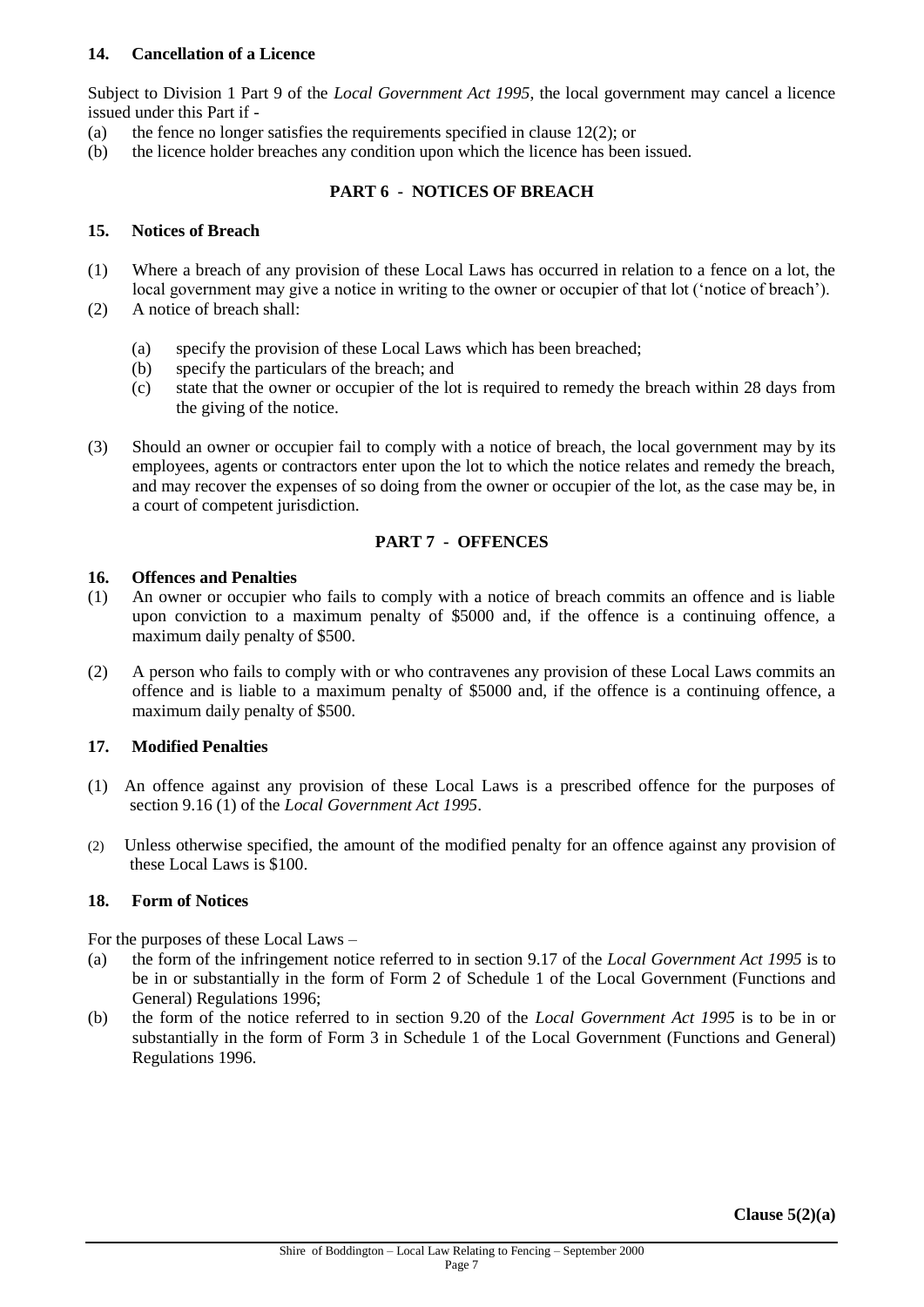#### **FIRST SCHEDULE**

#### **SPECIFICATIONS FOR A SUFFICIENT FENCE ON A RESIDENTIAL, SPECIAL RESIDENTIAL OR COMMERCIAL LOT**

Each of the following is a "sufficient fence" on a Residential or Commercial Lot:

- A. A picket timber fence which satisfies the following specifications:
	- (a) corner posts to be 100mm x 100mm x 2400mm and intermediate posts to be 100mm x 75mm x 2400mm spaced at 2400mm centres;
	- (b) corner posts to be strutted two ways with 100mm x 50mm x 450mm vertical sole plates and 75mm x 50mm struts;
	- (c) intermediate posts to be doubled yankee strutted with 150mm x 25mm x 450mm struts;
	- (d) all posts to have tops with a 60mm weather cut and to be sunk at least 600mm into the ground;
	- (e) rails to be 100mm x 50mm with each rail spanning two bays of fencing double railed or bolted to each post with joints staggered;
	- (f) the fence to be covered with 75mm x 20mm sawn pickets, 1800mm in height placed up to 75mm apart and affixed securely to each rail; and
	- (g) the height of the fence to be 1800mm except with respect to the front set back area for which there is no minimum height but which is subject to clause 6.
- B. A fence constructed of corrugated fibre reinforced pressed cement or steel sheeting which satisfies the following specifications:
	- (a) a minimum in-ground length of 25 per cent of the total length of the sheet, but in any case shall have a minimum in-ground depth of 600mm;
	- (b) the total height and depth of the fence to consist of a single continuous fibre reinforced cement or steel sheet;
	- (c) the sheets to be lapped and capped with extruded "snap-fit" type capping in accordance with the manufacturers written instructions; and
	- (d) the height of the fence to be 1800mm except with respect to the front set back area for which there is no minimum height but which is subject to clause 6.
- C. A fence constructed of brick, stone or concrete, which satisfies the following specifications:
	- (a) footings of minimum 225mm x 150mm concrete 15MPA or 300mm x 175mm brick laid in cement mortar;
	- (b) fences to be offset a minimum of 200mm at maximum 3000mm centres or 225mm x 100mm engaged piers to be provided at maximum 3000mm centres;
	- (c) expansion joints in accordance with the manufacturer's written instructions; and
	- (d) the height of the fence to be 1800mm except with respect to the front set back area for which there is no minimum height but which is subject to clause 6.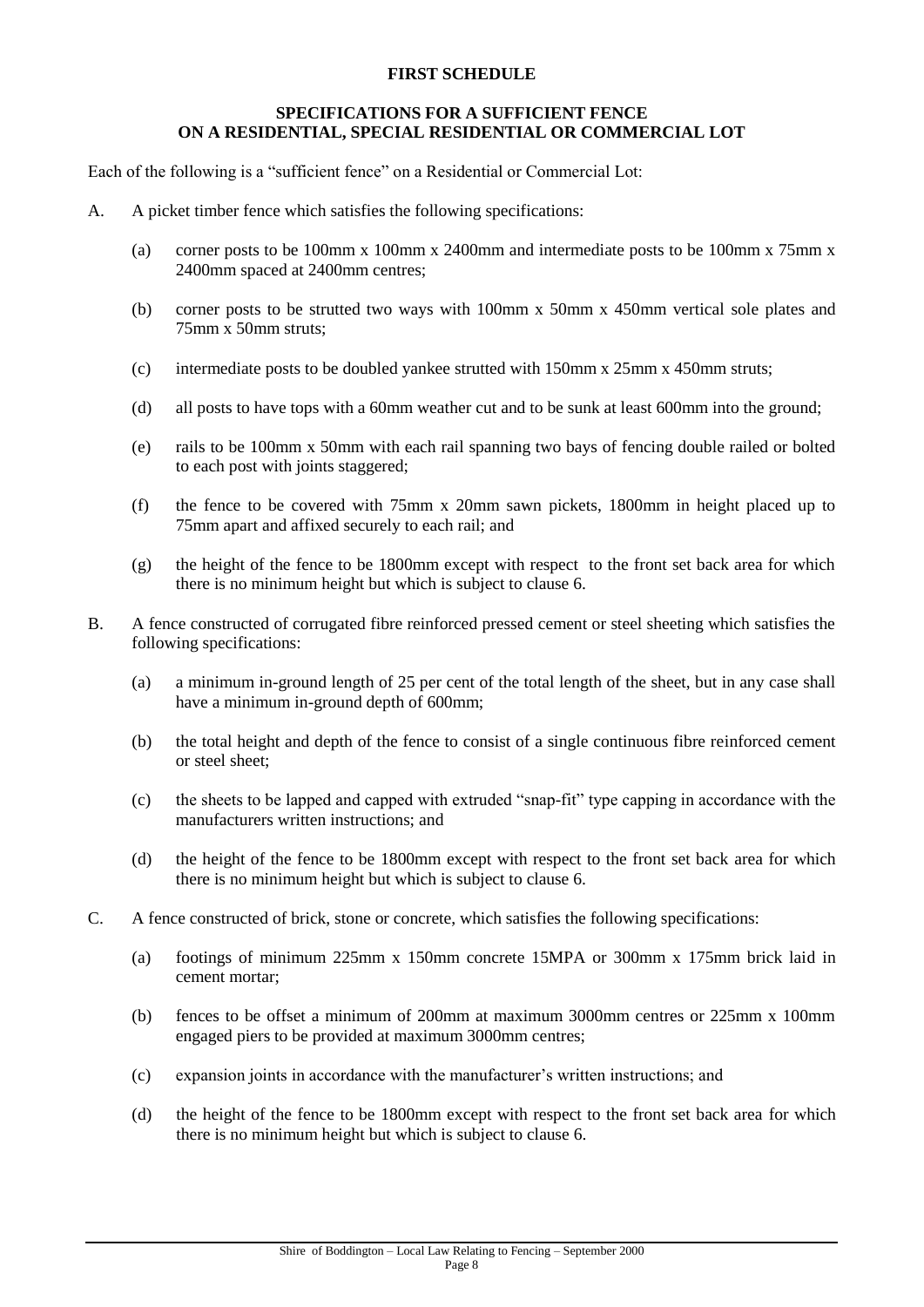- D. A composite fence having a minimum overall height of 1800mm except with respect to the front set back area for which there is no minimum height but which is subject to clause 6. which satisfies the following specifications for the brick construction:
- (1) (a) brick piers of minimum 345mm x 345mm at 1800mm centres bonded to a minimum height base wall of 514mm:
	- (b) each pier shall be reinforced with one R10 galvanised starting rod 1500mm high with a 250mm horizontal leg bedded into a 500mm x 200mm concrete footing and set 65mm above the base of the footing. The top of the footing shall be 1 course (85mm) below ground level;
	- (c) the minimum ultimate strength of brickwork shall be 20MPA. Mortar shall be a mix of 1 part cement, 1 part lime and 6 parts sand;
	- (d) the ground under the footings is to be compacted to 6 blows per 300mm and checked with a standard falling weight penetrometer; and
	- (e) control joints in brickwork shall be provided with double piers at a maximum of 6 metre centres; or
- (2) (a) brick piers of a minimum 345mm x 345mm x 2700mm centres bonded to the base all; and
	- (b) each pier shall be reinforced with two R10 galvanised starting rods as previously specified;

**Clause 5(2)(b)**

#### **SECOND SCHEDULE**

#### **SPECIFICATIONS FOR A SUFFICIENT FENCE ON AN INDUSTRIAL LOT**

Each of the following is a "sufficient fence" on an Industrial Lot:

- A. A fence constructed of galvanised or PVC coated rail-less link mesh, chain mesh or steel mesh which satisfies the following specifications:
	- (a) corner posts to be minimum 50mm normal bore x 3.5mm and with footings of a 225mm diameter x 900mm;
	- (b) intermediate posts to be minimum 37mm nominal bore x 3.15mm at maximum 3.5m centres and with footings of a 225mm diameter x 600mm;
	- (c) all posts shall be capped;
	- (d) struts to be minimum 30mm nominal bore x 3.15mm fitted at each gate and two at each corner post and with footings 225mm x 600mm;
	- (e) cables to be affixed to the top, centre and bottom of all posts and to consist of two or more 3.15mm wires twisted together or single 4mm wire;
	- (f) rail-less link, chain or steel mesh is to be to a height of 2000mm on top of which are to be three strands of barbed wire carrying the fence to a height of 2400mm in accordance with clause 11(2) of these Local Laws; and
	- (g) galvanised link mesh wire to be 2000mm in height and constructed of 50mm mesh 2.5mm galvanised iron wire and to be strained, neatly secured and laced to the posts and affixed to cables.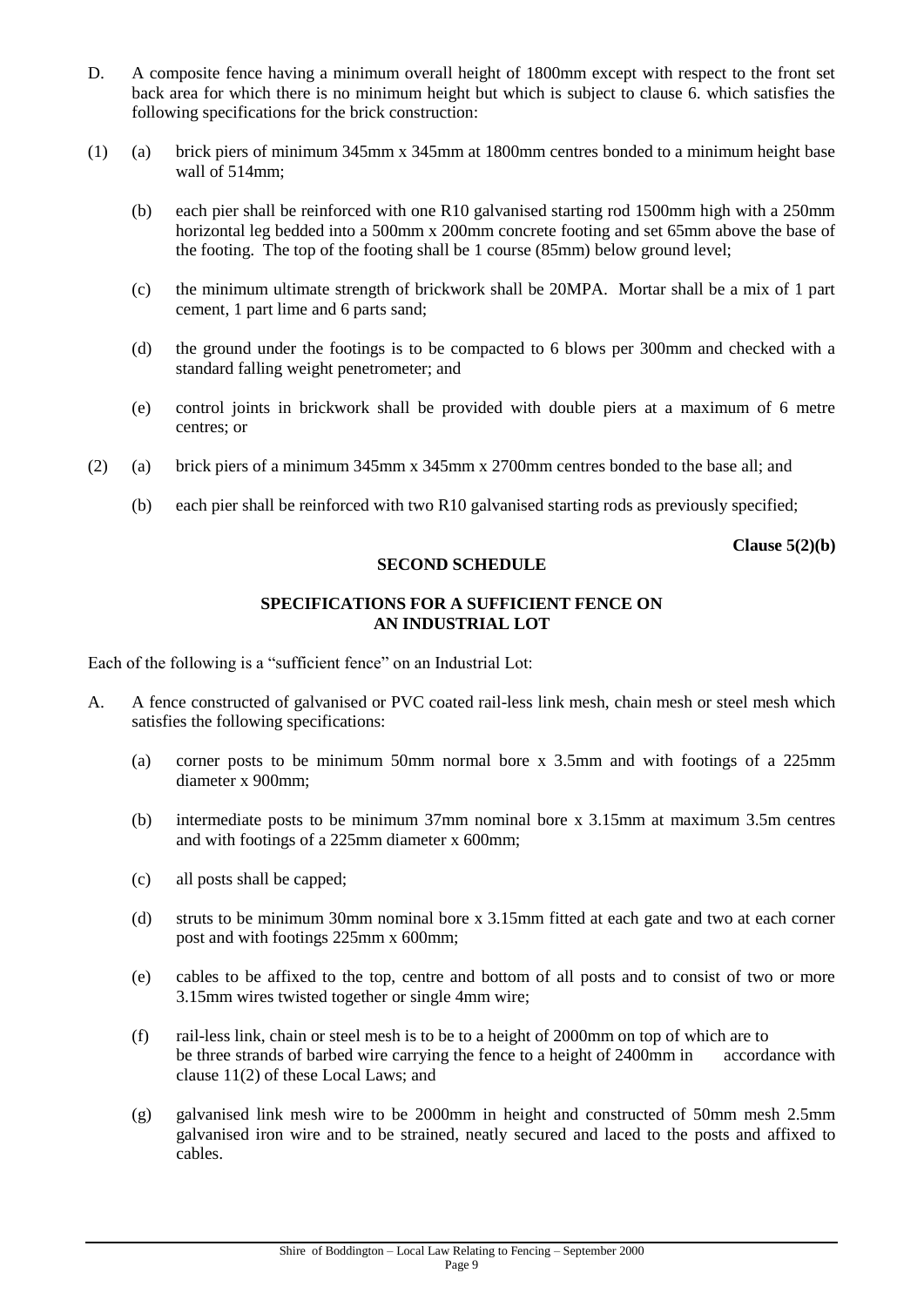- (h) Vehicle entry gates shall provide an opening of not less than 3.6m and shall be constructed of 25mm tubular framework with one horizontal and one vertical stay or a diagonal stay constructed of 20mm piping and shall be covered with 50mm x 2.5mm galvanised link mesh strained to framework. Gates shall be fixed with a drop bolt and locking attachment.
- B. A fence of corrugated fibre reinforced pressed cement sheet or steel sheeting constructed to the minimum specifications referred to in Item B of the First Schedule.
- C. A fence constructed of aluminium sheeting when supported on posts and rails provided that it is used behind a building line and is of a minimum height of 1800mm but no greater than 2400mm.
- D. Fences of timber, brick, stone or concrete constructed to the minimum specifications referred to in the First Schedule.

**Clause 5(2)(c)**

#### **THIRD SCHEDULE**

#### **SPECIFICATIONS FOR A SUFFICIENT FENCE ON A RURAL LOT AND ON A RURAL RESIDENTIAL LOT**

- (1) In the case of a non-electrified fence, a sufficient fence on a Rural Lot and on a Rural Residential Lot is a fence of posts and wire construction, the minimum specifications for which are:
	- (a) not less than six-line ringlock or similar with one plain strand of high tensile wire of not less than 2.5mm along the top of the fence, connected to posts in all cases,
	- (b) posts shall be of indigenous timber or other suitable material including
		- ► timber impregnated with a termite and fungicidal preservative;
		- ► standard iron star pickets; or
		- ► concrete;

cut not less than 1800mm long x 100mm diameter at small end if round or 125mm x 75mm if split or sawn. Posts to be set minimum 600mm in the ground and 1200mm above the ground; and

- (c) strainer posts shall be not less than 2250mm long and 150mm diameter at the small end (tubular steel to be 100mm in diameter) and shall be cut from indigenous timber or other suitable material. These shall be placed a minimum of 1000mm in the ground.
- (2) An electrified fence having four wires only is a sufficient fence if constructed generally in accordance with  $(1)$ .

Dated this day of 2000 The Common Seal of the  $\qquad$ )

Shire of Boddington was (b) affixed in the presence of:  $\qquad$  )

#### **JA NELSON, SHIRE PRESIDENT PR BRADBROOK, CHIEF EXECUTIVE OFFICER**

\_\_\_\_\_\_\_\_\_\_\_\_\_\_\_\_\_\_\_\_\_\_\_\_\_\_\_ \_\_\_\_\_\_\_\_\_\_\_\_\_\_\_\_\_\_\_\_\_\_\_\_\_\_\_\_\_\_\_\_\_\_\_\_\_\_\_\_\_